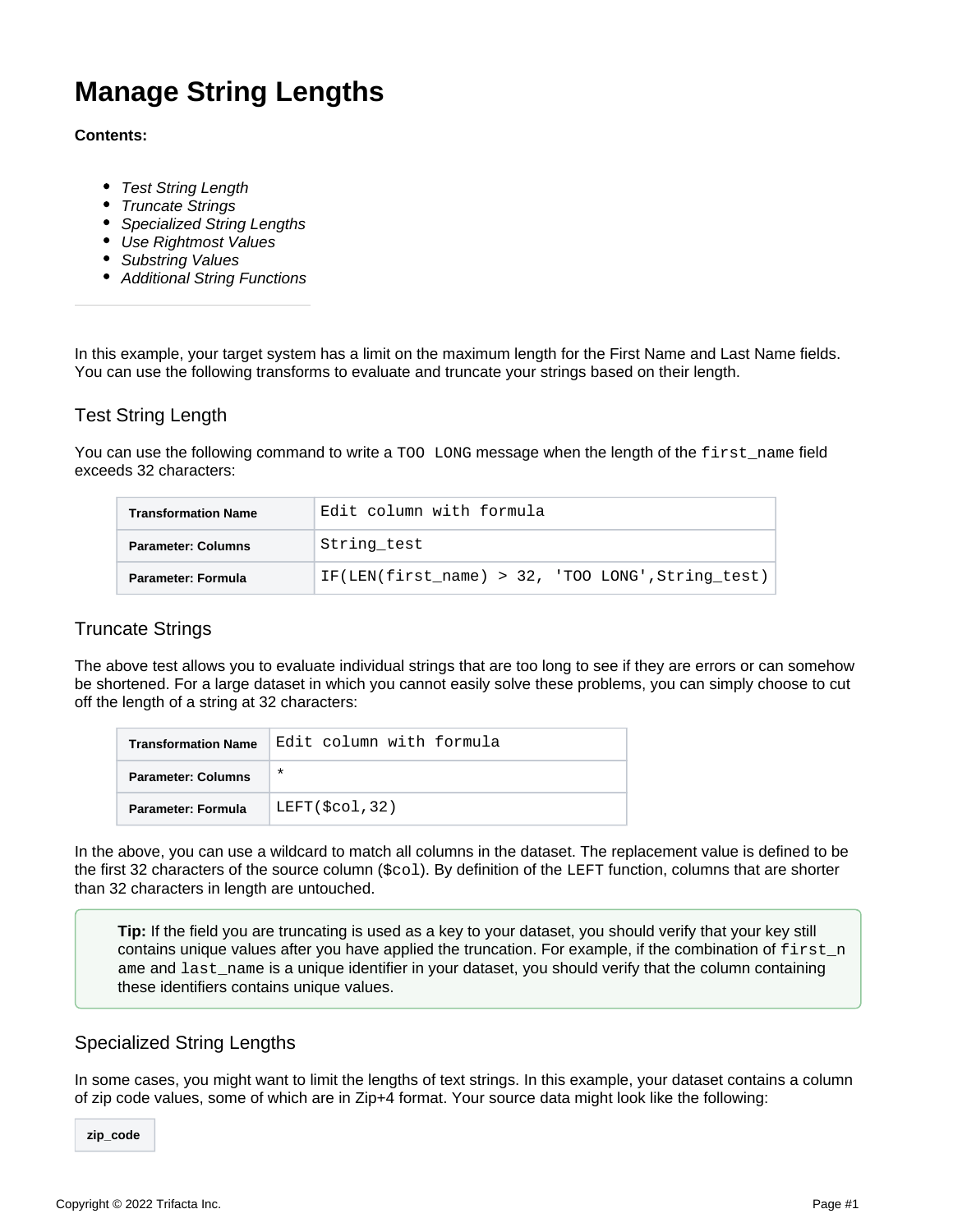| 94104      |
|------------|
| 94104-2218 |
| 94105      |

For consistency, you might want to limit the column to use just the first five digits of the zip code.

#### **Steps:**

- 1. Select the first five digits of one of the nine-digit zip codes.
- 2. In the suggestion cards, select the Extract card.
- 3. Select the following variation:

| <b>Transformation Name</b>                  | Extract text or pattern |
|---------------------------------------------|-------------------------|
| <b>Parameter: Column to extract</b><br>from | zipcode                 |
| <b>Parameter: Option</b>                    | Custom text or pattern  |
| <b>Parameter: Text to extract</b>           | ${zip}$                 |
| <b>Parameter: Start extracting</b><br>after | $\{start\}$             |

#### 4. Click **Add**.

The above solution references two Patterns to identify elements of the cell value. For more information, see [Text Matching](https://docs.trifacta.com/display/AWS/Text+Matching).

For a more generalized approach, you can use some of the following string functions to limit your data length. Values that are shorter than the designated string length are left untouched.

**NOTE:** Transforms that cut down the size of a value might generate mismatched or missing values based on the column's data type. You should verify that you are not creating new missing or mismatched values.

## <span id="page-1-0"></span>Use Rightmost Values

Use the following transform to reduce a string to the rightmost 6 characters in any value:

| <b>Transformation Name</b> | Edit column with formula |
|----------------------------|--------------------------|
| <b>Parameter: Columns</b>  | prodID                   |
| Parameter: Formula         | RIGHT(prodID, 6)         |

## <span id="page-1-1"></span>Substring Values

The SUBSTRING function enables you to designate a specific subset of the string's characters to use. You specify the index of the first character in the values and the number of subsequent characters to include. For example, when applied to the value United States of America in the countries column, the following transform sets the new value to be States.

|                           | Transformation Name Edit column with formula |
|---------------------------|----------------------------------------------|
| <b>Parameter: Columns</b> | countries                                    |